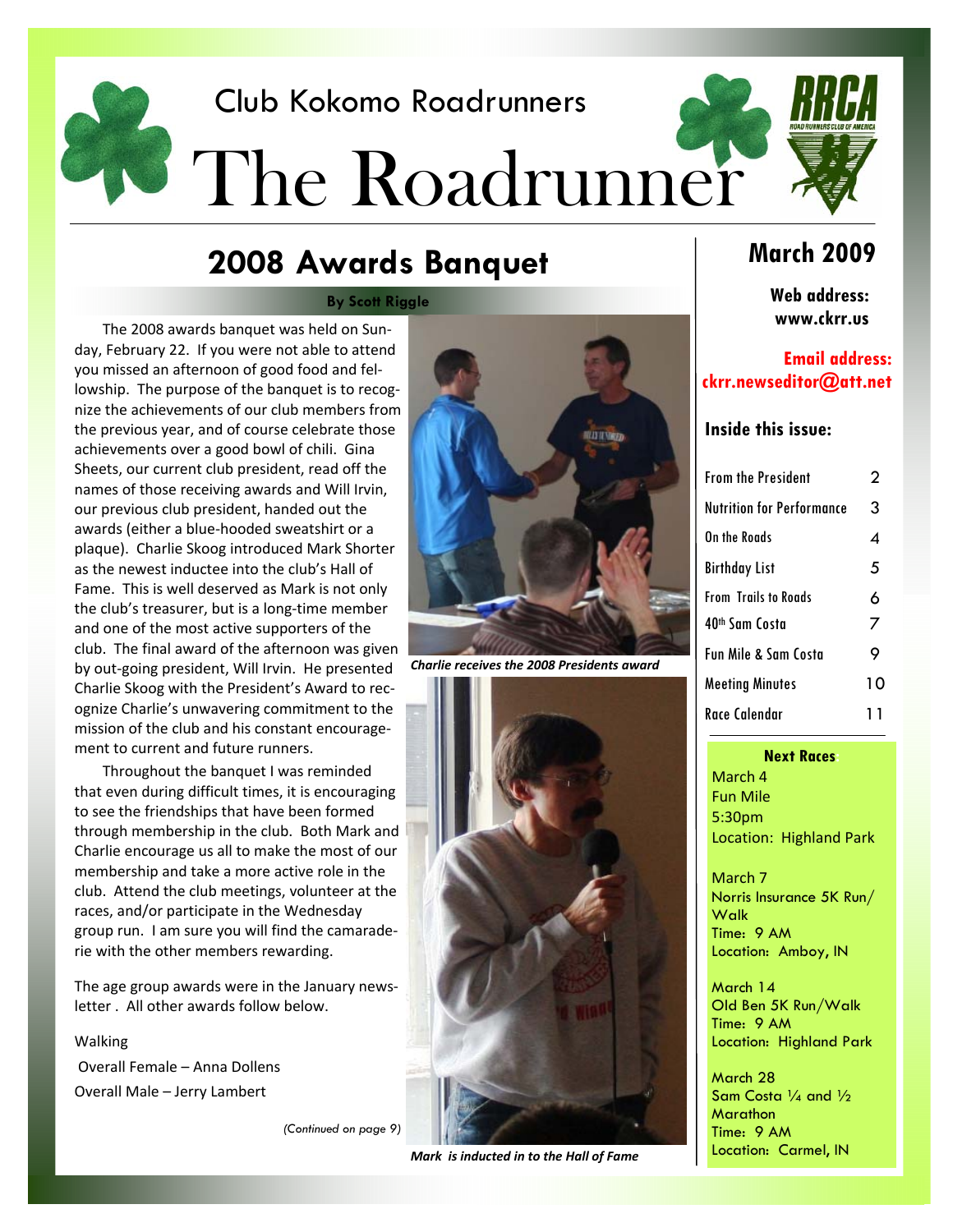

# **From the President**

**By Gina Sheets** 



*The G‐I Janes after Dances with Dirt*

#### Greetings Friends ‐

In January I finished reading Bart Yasso's new book, "My Life On The Run". The book was a Christmas gift from Trav that I purchased at the Ma‐ rine Corp Marathon and had signed by Bart. I do not usually buy my own gifts but I wanted this book and to have it signed was even better. If you are not a Runner's World magazine reader or if you are new to the running scene you may not know about Bart. He has ran some crazy races, he has ran every where in the world, he does short, long and ultra's, the Yasso 800's were logged and promoted by him, he has faced addiction and won with running as his drug of choice. To quote his own introduction to the book, "As a breed, runners are a pretty gutsy bunch. We constantly push ourselves to discover limitations, then push past them. We want to know how fast we can go, how much pain we can endure, and how far our bodies can carry us before collaps‐ ing in exhaustion." (Page xiv). The first two months of 2009 have passed and I

hope you are on track with where you want to be in your walking or running program, perhaps training for the Indy Mini or getting out to your first race, remember you never have to be out the roads alone, be sure to put the Wednes‐ day night group run on your calen‐ dar. There are folks who meet at Highland Park down by the conces‐ sion stand at 5:00pm and run a three mile route. The fun mile run takes place at 5:30pm or join a group that goes out for another three or four miles. After the hard work there are several folks hang around and pick a local restaurant where we meet for good food and conversation. I enjoy the good food and conversation so much as I learn about other Club members, their families, their experience in walking and running, this is the time when I grow as a runner and as a person. Please bring the fam‐ ily, walkers or runners not, and spend some time building new friendships and networks.

I just want to remind you of some Club Stuff, which I should have

done in the beginning.

I am excited about our new Club Officers. Remember several of us are new to our positions and we are learning the history of the Club, we are learning what to do and what not to do. I can thank many folks already for their guidance, certainly Mark Shorter and Gary Jewell, two solid Club Officers who are dedicated to running and the existence of CRKK, should be thanked often for the work that they do.

Rebekah Monroe is the vice president and she will be your point of contact for the organization of the Club races, she is the contact for the race directors if they have questions or needs about their event. Scott Riggle is our newsletter editor and boy he has a very big job. Please feel free to do a write up of your participation in any race, perhaps you took a vacation and found the "locals" were holding a race and you signed up on the spot, we want to hear about your experience. Or maybe you are excited to share your training ex‐ perience or first steps experience, put your fingers to the keyboard and submit your articles to Scott. Steve Wand is your Chap‐ lain and will be offering prayer before the Club runs when he can attend; otherwise I am sure he will work to find a substitute. He will also be adding his inspirational and motivational words from time to time to the newsletter. Steve is a great prayer warrior so please feel comfortable to share with him any prayer needs or requests that you may have.

Every month your club holds its board meetings on the second Monday of the month, at the Half Moon Brew Pub, 5:30pm to socialize and 6:30pm the meet‐ ing starts. The draft agenda is included in this newsletter and if you see an item of interest please make it a point to attend, this is your Club and your input makes a difference.

Be careful out there – Happy Day –

Gina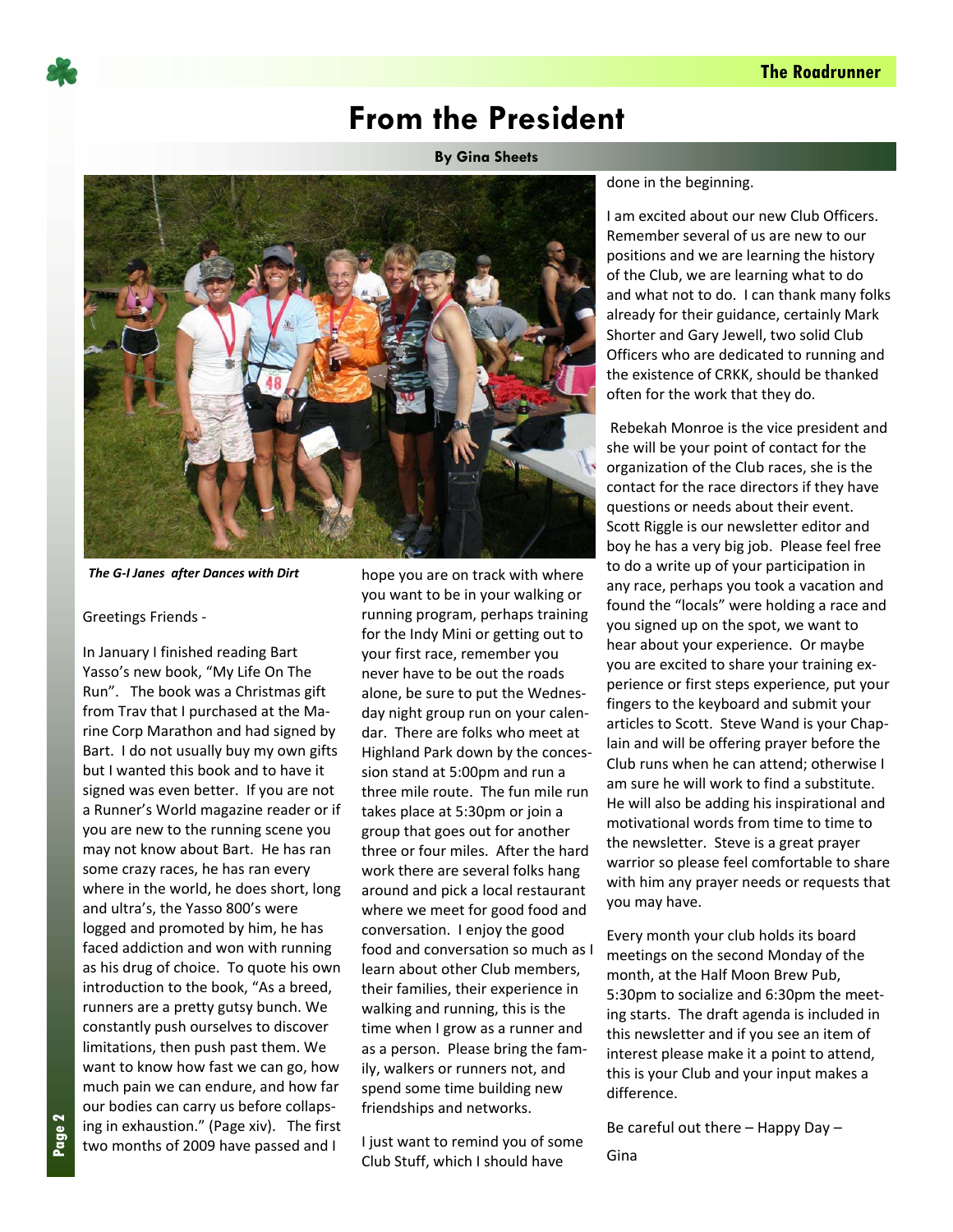# **Nutrition for Performance**

#### **By Nicole Peel, NASM CPT, PES, RRCA Certified**

C'mon! You heard it 1,000 times when you were a little kid. It went something like this, "You are what you eat! So clean up your plate". Well, that might've worked when you were five years old but, I'm guessing at whatever age you might be now, if you don't care for brussell sprouts, you probably just aren't going to eat them. Ever. (I know it's been a few years since I whipped up a big pot of those nasty little green things!) So….is there really any truth to that legendary line that good old mom tossed at you all the time? Maybe!

I have been doing personal training for Powerhouse Gym for almost four years now. I think if we had to pick the one single factor that affected the success of our training clients more than anything else, we would all agree that factor would be their nutrition habits. While the majority of those training clients probably have vastly different goals than what you as a runner or walker in Club Kokomo might have, some of the same principles still apply.

Basically the whole "game" boils down to figuring out two things. #1) how much should I eat for my activity level and #2) what should I eat at various times of the day. While that seems very simple, it causes many people much frustration.

Probably the most common comment I hear at the gym from clients is this: "I bet you can just eat anything you want since you run ALL the time!" NOT! If that were the case, man would I be having fun. Just ask anyone who knows me well….I love to eat! I love to go out to eat at good restaurants, I love to cook for other people and just plain and simple, I love to eat! However, coming

from someone who has struggled to keep her weight in check since my early teens, I definitely cannot eat anything I want. So, that misconception leads to one nutrition problem: eating too much/ carrying too much weight to perform well. The following formula will help you to identify how many calories per day you should be consuming for your own body weight, height and age.

Base Metabolic Rate:

655 + (4.35 x weight in lbs) + (4.7 x height in inches) –  $(4.7 \times \text{age in years})$ 

Now, that we have figured out how many calories to consume (and half of you are depressed & getting ready to burn the newsletter), let's tackle the second question at hand. What should I eat at various times of the day for optimum performance?

Glad you asked! Basically, if you take those allotted calories and split them up; the average active person (i.e. runner) should take in about 40% of their daily calories from carbohydrates, 40% from protein and 20% from fat. Couple of problems regarding this little formula: I have found that the majority of people have absolutely NO clue what percentage of their food falls into any particular category, how to calculate the calories or even what foods have lots of protein, carbs or whatever. Most of us can figure out that potato chips and McDonalds fries probably have a lot of fat in them but after that we are CLUELESS!

So putting those numbers into say a daily intake allowance of 2000 calories, 800 calories per day should come from carbs, 800 calories from protein and only 400 calories from fat. Doesn't sound too bad, huh? Nope, not until you realize most people are probably getting something like 200 calories from protein, 800 calories from fat and 1000 calories from carbohydrates! Oops.

Before you even think it, I know what you are getting ready to think and/or say: "But, I'm a RUNNER, I've read in Runner's World that I need a lot of carbohydrates for energy!?!" True that carbs give you energy to run but, unless you are clocking the same mileage as Paula Radcliffe or Brian Sell, your body has no use for 1000+ calories from carbs every single day of the week.

Taking this whole daily food planning one step further, you need to plan your food intake so that you are consuming a good serving of carbs shortly before your daily run (60-90 minutes) and replenishing your used up carbs immediately after your run. However, past those two meals of the day, most of us don't need a huge amount of carbs during the remainder of the day. We just said carbs gives us the energy to go out and run so, do we really need to eat a huge plate of pasta & three breadsticks in order to walk to the family room and lay on the couch watching TV all night? Probably not!

So, in conclusion, I have barely touched the topic of nutrition and how much we should eat each day. This is a topic that we have just scratched the surface of. We can also talk about the effects of people who don't eat enough, how to track your food intake/logging your nutrition, getting enough protein, resistance training and much more! If there are other topics you would like to read info on in future newsletters, please email me at runboston2006@aol.com.

# **Mini Packet Pick-up Available**

For those of you who would like Robin Cole to pick up your Mini-marathon packet for you be sure to get the back page of your pamphlet to her by Wednesday, April 29, in Highland Park. The earlier you get the page to her the easier it is for her so don't wait until the last minute. Robin is available most Wednesday nights in Highland Park since she runs with the Wednesday night group at 5:30. Please include your phone number on the page in case she needs to contact you. You can pick up your packet any time on Friday, May 1 on the Tetrault's front porch. The Tetrault's live in the large brick home behind the maintenance garage in Highland Park.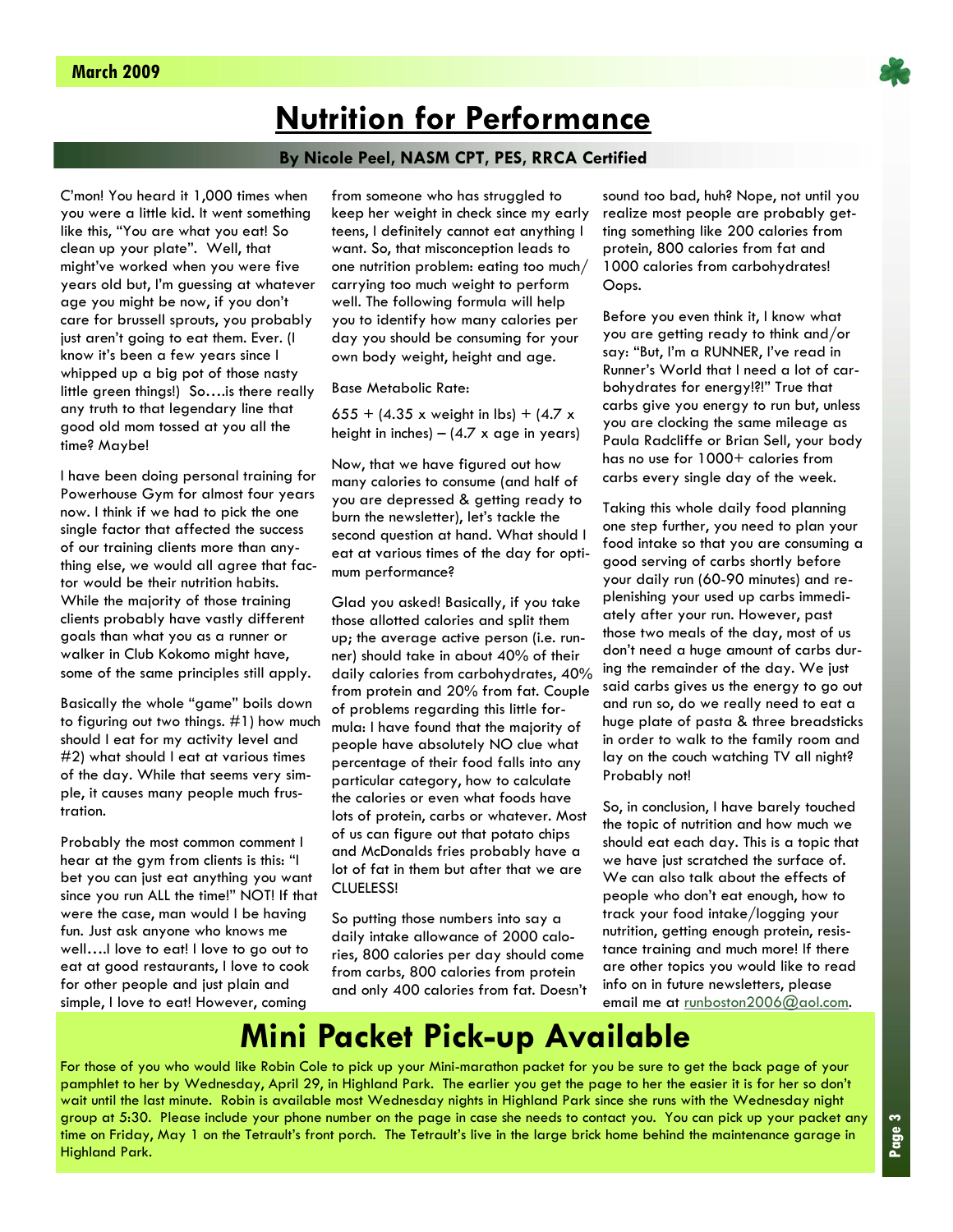![](_page_3_Picture_1.jpeg)

# **On the Roads**

**By Johnny 'O** 

**No swaying on this bridge crossing** 

![](_page_3_Picture_4.jpeg)

 The first time 'O ran across a bridge over Cooper River and Town Creek in Charleston, S.C.,

we felt like we were on a ship in rough seas as the structure swayed back and forth. There was no swaying on a second trip, just a long climb and a beautiful view of Charleston Harbor and the Atlantic Ocean.

In 2004, Johnny and Annie 'O joined 30,000 other people for Charleston's 27<sup>th</sup> annual Cooper River Bridge Run. About 2.5 miles of the 10K were on a bridge built in the mid '60s. The run was fun and exciting with the swaying.

A new structure - The Arthur Ravenel Jr. Bridge – opened in 2005, because the old bridge had a 4 rating on a 10-point scale. The rating may explain the swaying Anne and I experienced during our first trip.

The Ravenel Jr. Bridge is 2.5 miles long and 200 feet high (about 30 feet higher than the old bridges). There are two diamond-shaped towers near the center. They are 550 feet tall, about the height of the Washington Monument. The bridge is the longest cable strung structure in the Western Hemisphere. The roadway consists of eight 12-foot lanes, four in each direction.

Johnny and Annie along the south edge of the bridge A pedestrian/bicycle lane runs overlooking Charleston Harbor and the Atlantic Ocean. Markings split the path in half with pedestrians on the ocean side and cyclists on the traffic side.

> We had crossed the new bridge several times in a car, but it wasn't until a February visit this year to our daughter Jamie and her family that we decided to run back and forth across it.

> The bicycle and pedestrian lane is 2.7 miles long from Patriot's Point Road (Mount Pleasant, S.C.) to East Bay Street (Charleston). The path on the bridge structure is 2.4 miles long. The bicycle/pedestrian lane has observation sites with benches.

We drove from our daughter's house in Charleston to Mount Pleasant, S.C., the north side of the bridge, and parked in a designated area on Patriot's Point Road near the start of the path.

It wasn't long into the uphill run that we discovered the Bridge's Web site was not kidding when it stated the Mount Pleasant side of the bridge included a 5.6 % slope three tenths of a mile long. When we reached the bridge's center, we had a long run down to Charleston on a 1.8% slope. At the Charleston side, we turned around and retraced our steps. Although we chop stepped our way back

on the long slope, we stretched and quickened our stride down the steep descent to Mount Pleasant.

The path was well used on this February Sunday morning. There were runners and walkers in front and back of us during our five-mile run. There also were three groups of cyclists using the bike lane for hill work.

Charleston is part of South Carolina's "Low Country," and my son-in-law Josh explained that the Ravenel Jr. Bridge is the only place in the city where runners and cyclists can do hill training.

Another reason for people working out on the bridge is because South Carolinians view the annual Cooper River Bridge Run much like Hoosiers do the Indy Mini Marathon. The races are a rite of spring and provide incentive to be on the roads during the winter. Similar to the Mini, Charleston has training programs and weekly tips in its newspaper for people planning to run the 32<sup>nd</sup> Cooper River Bridge 10K, which is April 4.

If you are visiting Charleston and want to get acquainted with other runners/ walkers, the Charleston Running Club invites walkers, beginners, and runners to cross the bridge 6 a.m. every Wednesday. Club members meet at a gas station on the Mount Pleasant side of the bridge. The free parking along Patriot's Point Road is

*<sup>(</sup>Continued on page 5)* 

![](_page_3_Picture_21.jpeg)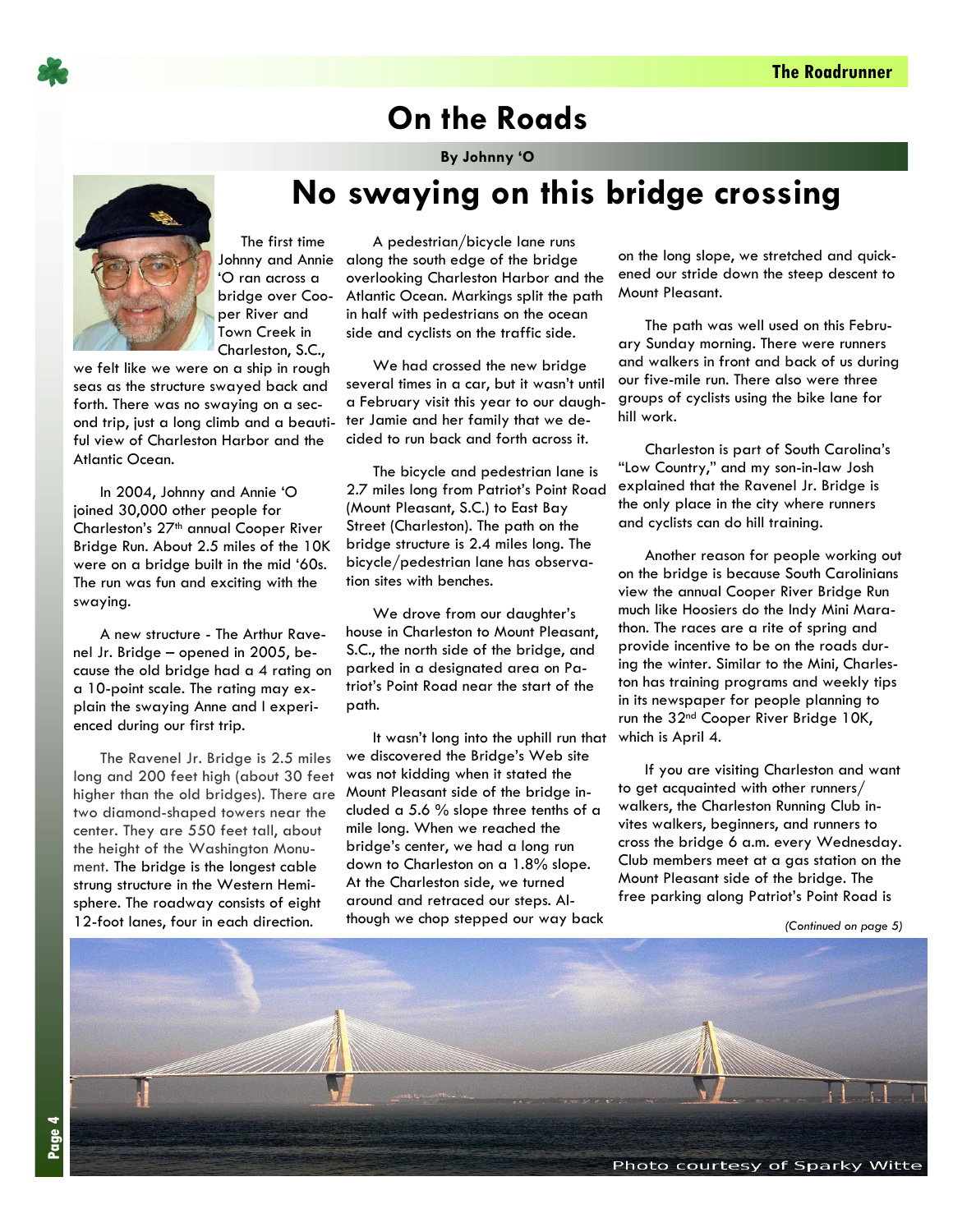![](_page_4_Picture_1.jpeg)

# **On the Roads (continued)**

across from the service station. There also is a port-o-john near the bridge.

Path users also do not have to worry about the bridge collapsing with them on it. The bridge superstructure is designed to withstand shipping accidents and the natural disasters that have plagued Charleston's history. The span is designed to endure wind gusts in excess of 300 mph, far stronger than winds during the worst storm in Charleston's history - Hurricane Hugo in 1989.

Engineers also were mindful of the 1886 earthquake that nearly leveled Charleston. The Ravenel Bridge is designed to withstand an earthquake of 7.4 on the Richter scale. The earthquake that collapsed the San Francisco-Oakland Bay Bridge in 1989 registered 7.1.

To protect the bridge from uncontrolled ships, the towers are flanked by one-acre rock islands. A ship will run aground on the islands before it can collide with the towers.

The bridge is named after a former congressman from Charleston, who was instrumental in obtaining money for the bridge construction. The diamond towers at the center of the Ravenel Bridge

are named the John P. Grace Tower and the Silas N. Pearman Tower to remember the men and the bridges that served Charleston. The Pearman and Grace bridges were dismantled after the Ravenel Bridge opened.

The bridge has been featured on the TV show *Extreme Engineering.* 

The original design of the new bridge did not include a path for pedestrians and cyclists. However, letters, testimonies, and a local bumper sticker campaign influenced the final decision to add the pedestrian/bicycle component to the bridge, so take heart, Charlie, and we'll continue fighting for trails in our community.

### **RACE FOR THE CURE**

Online registration is open for the 18<sup>th</sup> Susan G. Komen Race for the Cure Indianapolis on April 18. There are no changes in entry fees. Team member registration closes March 20, so go online and join Club Kokomo's Race for the Cure team.

Registering is simple. Go to www.komenindy.org. If you registered online last year, you can log in using your username and password. If you don't remember your username and/or password, follow the instructions and Komen will email them to you. If you did not register online last year, select "Join a Team." Our team's name is Club Kokomo Roadrunners and Capt. Jack is the team captain. To be on Club Kokomo's Team, you have to register online. If you do not have a computer, contact John Wiles at (765) 438-9545.

Once again, you will be able to register additional members at the same time as you register yourself. You will fill in the boxes labeled additional family members. However, the additional person does not have to be a "family" member for you to use this feature.

As in past years, Capt. Jack will pick up the team member race packets and distribute them April 15 prior to CK's training run in Highland Park.

Team registration closes March 20, so go online and help Club Kokomo and Komen Indy set records again this year.

#### **FINAL THOUGHT**

Happy St. Patrick's Day!

- 3/2 Noah Cardwell
- 3/2 Julia Green
- 3/4 Rick King
- 3/5 Andy Hobbs
- 3/6 Michelle Boyd
- 3/6 Becky Christenson
- 3/6 Dale L. Sullivan
- 3/8 Britany Deyoe
- 3/10 David Mygrant
- 3/11 Jessica Austin
- 3/12 Robin Cole
- 3/12 Amanda Reeves
- 3/13 Jesse Bauson
- **Birthday List**
- 3/13 Aubrey Jackson
- 3/13 Diana Padgett
- 3/13 Amy Piazza
- 3/15 Donny Smith
- 3/16 Laura Bauson
- 3/16 Karen Bush
- 3/17 Rebecca Elliott
- 3/17 Jack Lotzgeselle
- 3/18 Erik Hobbs
- 3/18 R.J. Kerr
- 3/18 Robin Tetrault
- 3/19 Emily Allen
- 3/19 Ken Munro
- 3/21 Waylon Coulter
- 3/21 Toney Lorenz
- 3/22 Betty Ann Oliphant
- 3/27 John Paul Wyman
- 3/28 Christian Cox
- 3/28 Kelly Mavrick
- 3/28 Allyson Wells
- $3/31$  Bill Cox
- 3/31 Linda Munro

![](_page_4_Picture_56.jpeg)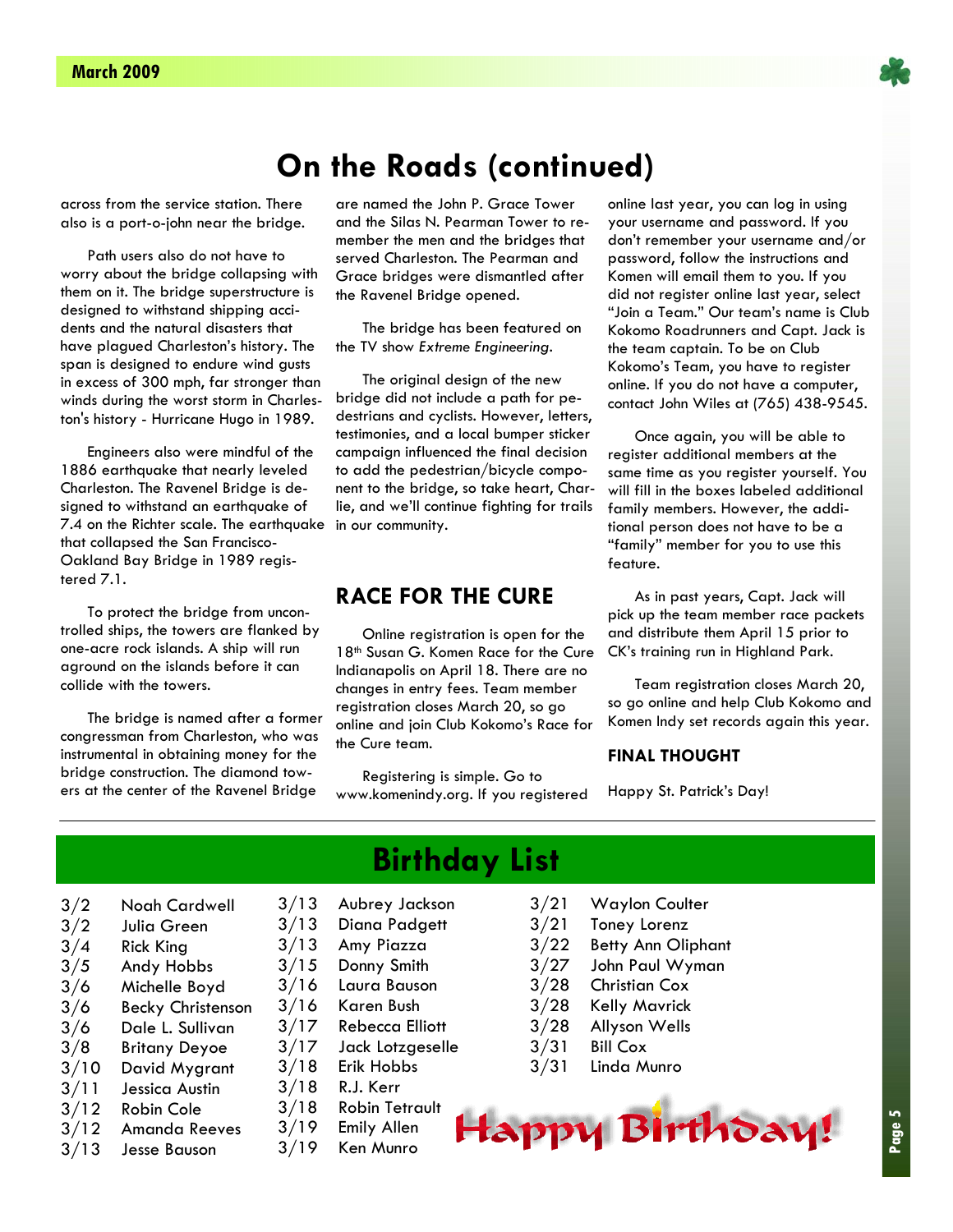![](_page_5_Picture_1.jpeg)

.Astute readers of this column will note that I have changed the title to include roads. Whether you run, walk, or bike, for recreation or transportation purposes, there are both needs and op‐ portunities to improve our roads as well as trails and greenways. For the past two years a committee has been working on an alternative transportation master plan for Kokomo and Howard County. This plan has identified several types of op‐ portunities including multi‐use trails, out of service rail corridors, signed bike routes, bike lanes, side‐paths and side‐ walk connectors. Last month a subcommittee from Breakaway Bicycle Club made recommendations to our local planners for some primary designated bike routes through our community. As we looked at maps trying to determine the safest and most practical routes to connect people with destinations we often commented "Wouldn't it be nice if we could use those seemingly aban‐ doned rail corridors and have a Monon like-trail going right through Kokomo?"

 Last week that wish became a potential reality as Central Railroad of Indianapolis (CERA) announced they would soon officially abandon and put up for sale 2 of 3 local corridors de‐ scribed on the enclosed map (See Fig 1 Page 8). The third corridor which both connects with the Nickel Plate Trail and

# **From Trails to Roads**

#### **By Charlie Skoog**

crosses the footprint of the new US31 Corridor will be abandoned in the near future but CERA is negotiating with IN‐ DOT on that. INDOT only needs a small portion of that corridor so it is likely we will have the opportunity to railbank and purchase all 3 corridors. Although the map shows the North corridor abandon‐ ment would end at Milepost 55.66 we have been told it can actually be ex‐ tended to downtown Kokomo. We have a strong committee working on this ne‐ gotiation, including CK's Carey Stranahan, Tom Miklik, Paul Wyman, and Kevin Heber from the Greenways Foundation www.greenwaysfoundation.org who is an expert on railbanking. The big questions are how much is it going to cost, how will we pay for it, and who will be the official negotiating entity.

 **What can you do?** As these negotiations proceed and become public there will be much discussion as to the need and value of acquiring these corri‐ dors. As users challenged by our current infrastuture we are counting on you to participate in the ensuing public forums, write letters and call and email elected officials and board members in support of this opportunity. I will have more in‐ formation at the club meeting and I can always be reached at 457‐2607 or runckrr@aol.com.

#### **Nickel Plate Trail Update**

If you haven't discovered this beautiful linear park you are missing something special! Last year volunteers finished constructing bridges over Deer Creek in Cassville, and Pipe Creek in Bun‐ ker Hill. We also created gravel parking lots in Cassville, Bennett Switch, and Bun‐ ker Hill. As soon as the weather breaks we will be adding portable toilets. Those wanting to go on a scenic and serene 26 mile run on a paved trail can park at the Cassville Trailhead, head North until you hit the Wabash River, turn around and head back. If you've ever Googled the

Nickel Plate Trail you know that our web‐ site at www.nickelplatetrail is atrocious. That situation is about to change! Holli Smith has created an awesome site loaded with pictures, mapping & trail‐ head information, creative links, and very importantly information on volunteering and donations. Until Holli gets control of the domain name please visit www.indianatrails.org for detailed infor‐ mation on every significant trail in Indi‐ ana. In early January volunteers fabri‐ cated 79 trusses that will be used to pave and finish a 312 foot gateway bridge over the Eel River leading into Denver. Volun‐ teers have now cleared and will soon have almost 7 more miles from SR24 North to Denver ready for paving. This work will begin in early spring.

In December Breakaway Bicycle Club donated \$2,000 to further our area trails and greenways. \$500 will be used to build a bench on the new part of the Walk of Excellence, \$500 will pay for a bench at the Cassville Trailhead, and \$1,000 will fund the NPT portable toilets and other maintenance items.

#### **Support the Greenways Foundation**

The Greenways Foundation is a charitable trust working to promote the growth, enhancement and use of Indiana greenways. Our goal is to assist commu‐ nities throughout the state in realizing the economic, social and health benefits of linear parks. On March 24 we will host the second annual *Securing The Future Of Indiana's Greenways* luncheon at The Westin Indianapolis. Last year Governor Daniels was our keynote speaker. This year we have Keith Laughlin, President of the Rails‐to‐Trails Conservancy. If you would like to support the mission of the Greenways foundation and Rails‐to‐Trails please visit

www.greenwaysfoundation.org for more information.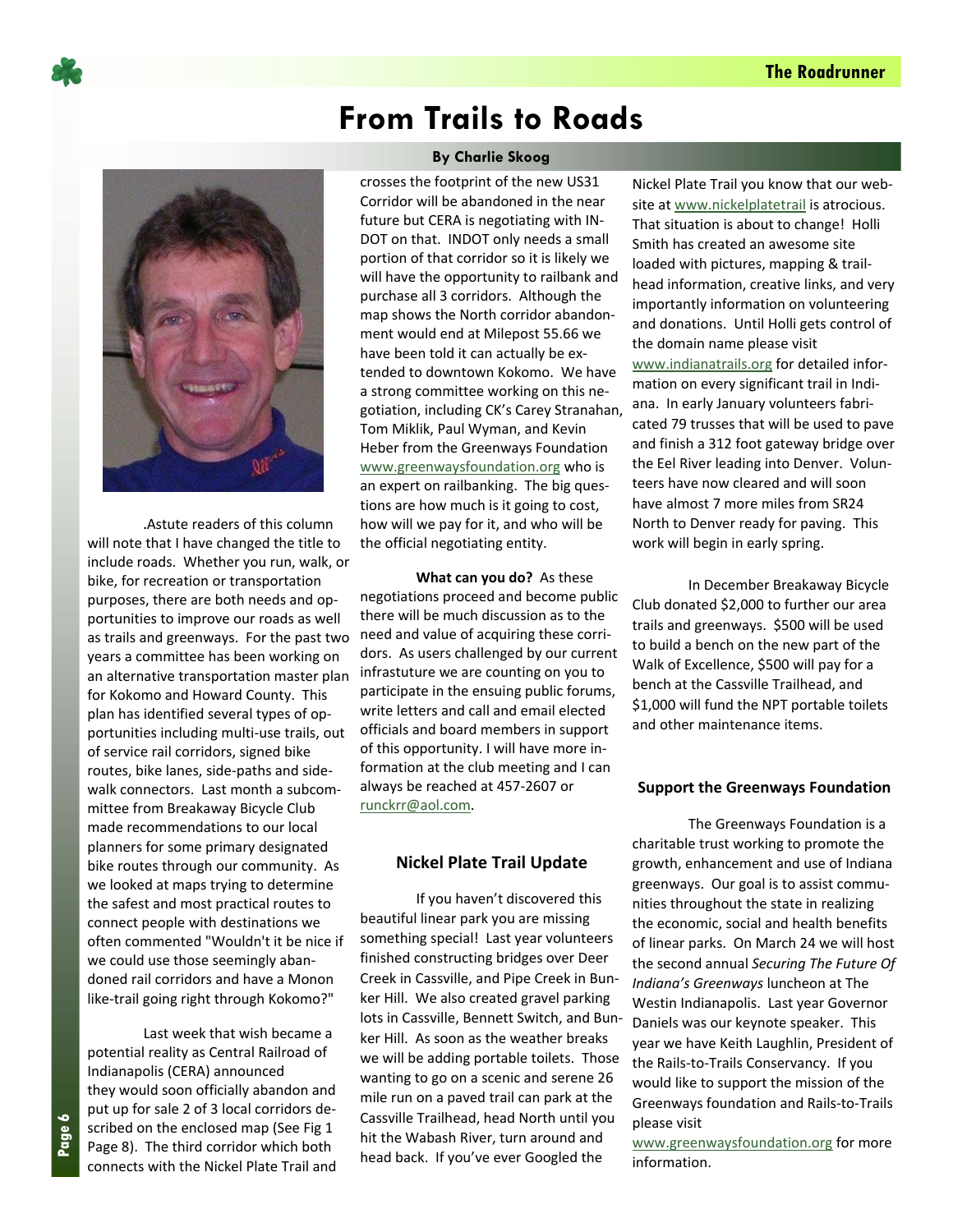![](_page_6_Picture_1.jpeg)

# **40th Anniversary "Sam Costa" Something worth caring about!**

**By Terry Townsend Race Director 2009 Sam Costa** 

 Not a day goes by that we don't get another dose of economic bad news. For those of us emotionally or financially connected to Kokomo, these are especially difficult times with each day an exercise in "stress management". Our 401K's have cratered, layoffs are routine, and retirement benefits have vaporized. We could be forgiven if all of us just stopped caring and put our heads in the ground. Who would fault us for disappearing into our own in‐ creasingly insular existence and saying, "Enough, leave me alone!"

 For good and bad, the outside world knows this city by three de‐ fining characteristics – stoplights, Delphi, and Chrysler. We are living under the spectre that two of these may disappear completely, and nei‐ ther are the one we'd like to see leave. If Chrysler and Delphi im‐ plode, there will be tumbleweeds blowing across US31 when the by‐ pass is completed in two years. the middle of the Lincoln Road in‐ tersection and not worry about get‐ ting hit.

 With all that weighing on our minds, is it possible to have a posi‐ tive outlook on anything? In our community of running athletes, is there a rope we can grab, an an‐ chor to hold us firm, a source of inspiration, or, at the very least, a source of comfort and familiarity to blunt the jolt of each new economic shock wave? Yes there is, and we need look no further than a few miles down the road.

It was 1970 when a handful of

![](_page_6_Picture_8.jpeg)

*Scott Colford leads eventual winner Calon Naragon and a large group at Mile 3 in the 2008 Sam Costa Half Marathon*

guys got together on the westside of Indy, sketched a course of country roads on the back of an envelope, started a watch, tossed it in the weeds, took off on a 13.1 mile journey, and let the first guy back time everyone else in. They called it the "Central Indiana Strid‐ ers Half Marathon". These pioneers were the genesis of a legacy that You'll be able to lie down at noon in stretches to this very day. Chuck Koeppen, Tim Switzer, Jim Kisling, and yes, a man from Chicago by the name of Sam Costa, were among this group. Before Frank Shorter "invented" running in the US with his victory in the Marathon at the '72 Olympics in Munich, nearly a decade before the "500 Festival" real‐ ized they could support their various "princess" and social activities by hold‐ ing a foot race, and long before the "professional" managers took over the sport, these guys laid the foundation for all that was to follow.

> But why would a police detective from Illinois travel 200 miles to central Indiana and run with a handful of like‐

minded souls? The answer is simple – where else was there to go? It sounds ridiculous in 2009 with races tripping over each other every weekend, but the opportunities to compete with and against your friends just didn't exist. If you cared, and these dedicated few certainly did, it was just part of your world.

 It's a tragedy that world ended very early for Sam. Stricken with cancer, he passed away in the early '70's. Chuck and company moved the race to Car‐ mel and renamed it in his honor. They continued to manage the event until handing over the reins to the newly formed Indy Runners club in 1979. It's been the hallmark race of Indy Run‐ ners ever since.

 There are objects in our life that have worth and meaning far beyond any objective measure. We care about them not for any intrinsic value but because they are part of us, a piece of our heritage, our history. It's the pic‐ tures of our parents when they were young and full of dreams. It's the vid‐ eos we have of our kids at Christmas, in Little League, and at their birthday parties. It's that first car you ever bought – yes, you've still got it in your uncle's barn. You're going to restore it this summer, or maybe next summer, well, whenever, but you've still got it and that's what really matters! It's the friends we made in high school who know more about us than anyone should. They are still here too, still connected to our lives.

 And so is the "Costa". Forty years in the making, born before anyone knew what road racing was, an unbroken

*(Continued on page 8)*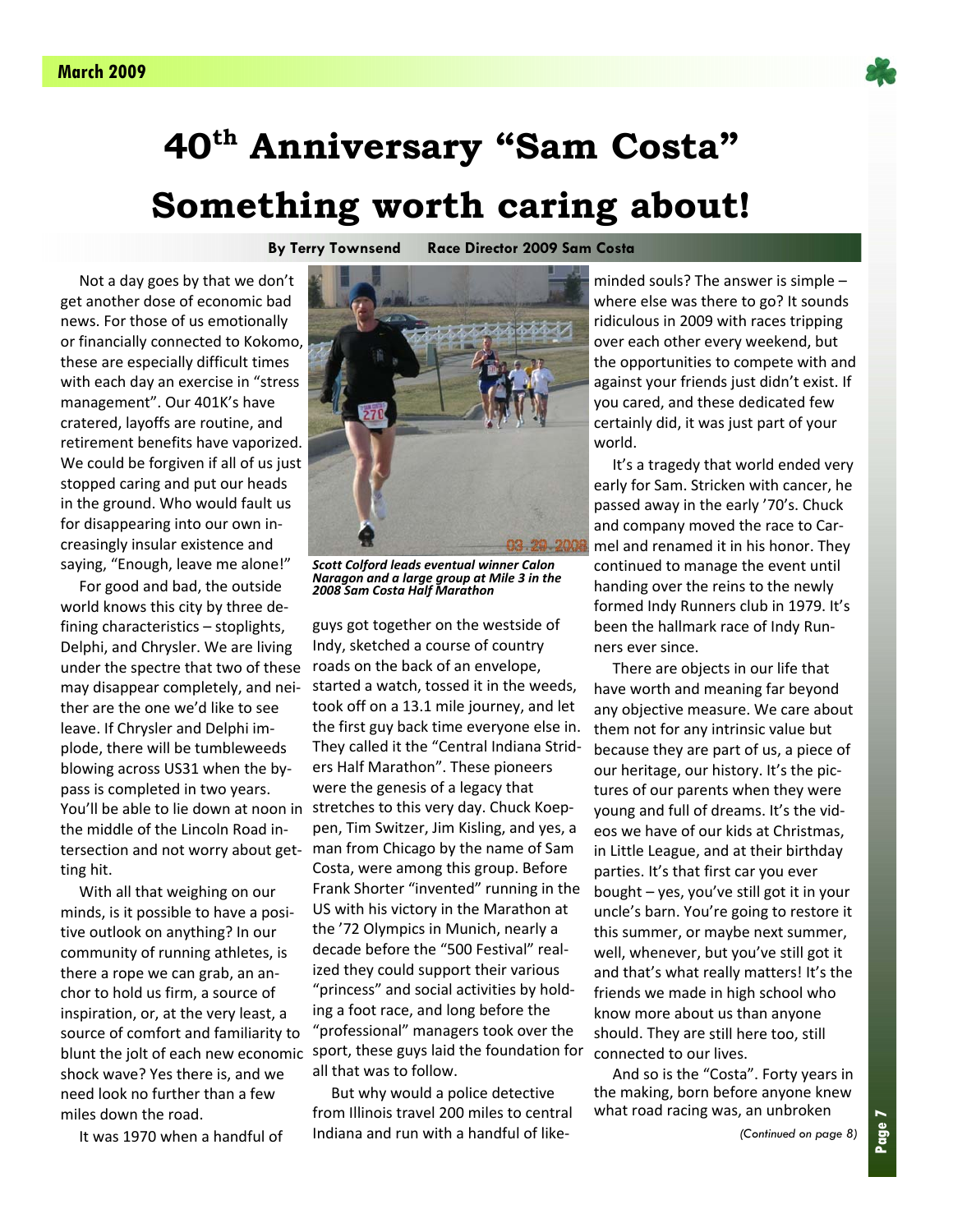( Sam Costa Continued) chain that links pre‐running history to the present day glut of events. Why should we care about the "Costa"? We care because the "Costa" is part of us.

It has been my privilege to be in‐ volved with the "Costa" for over twenty years. During much of that time the "Costa" and Club Kokomo have had a close, symbiotic relationship. Hundreds of CKRR members have run and volun‐ teered at the "Costa". The "40<sup>th</sup> Anniversary Sam Costa Half Marathon" will be no different. With a large group again taking charge of a prime aid station, and many others taking advantage of the "Costa's" status as a CKRR points race, I look for‐ ward to a distinctly CKRR flavor for "Costa 40".

 Yes, times are bad – and they may get much worse. Like many of you I lose sleep at night wondering where the country, and the world, is heading. I worry about whether I'm doing enough to be a good citizen, a good father, a good man. But when I think about the "Costa", I realize that it has, in its own way, taken care of me. It is, and will continue to be, something we can count on. It is our bridge from the past to the fu‐ ture, a future we all hope will be much better than the present.

On March 28<sup>th</sup> at 9:00am, "Costa 40" will hit the streets of Carmel. I'm sure Sam will be watching. How could he not? a 200 mile drive.

I'll be looking for you too. It's been wait. You don't want to miss it!

![](_page_7_Figure_6.jpeg)

#### *Figure 1 Proposed CERA Abandonment*

From where he is it's so much easier than **join anytime. Membership at Club Fitness 24 is not necessary to** forty years in the making – and worth the **765.860.5983 or email her at runboston2006@aol.com. Club Fitness 24 by Powerhouse Gym is offering a Indianapolis Mini‐ marathon training program that will start on Saturday, January 31st, at 8:00 AM. You need not attend the first training meeting and can join the training group. For more information contact Nicole Peel at**

![](_page_7_Picture_9.jpeg)

*Overall Winners—Heather Weber & Joe*

*Rangel Most Improved—Chris James & Matt York <sup>20</sup>‐<sup>39</sup> Scott Colford & Allison Irvin*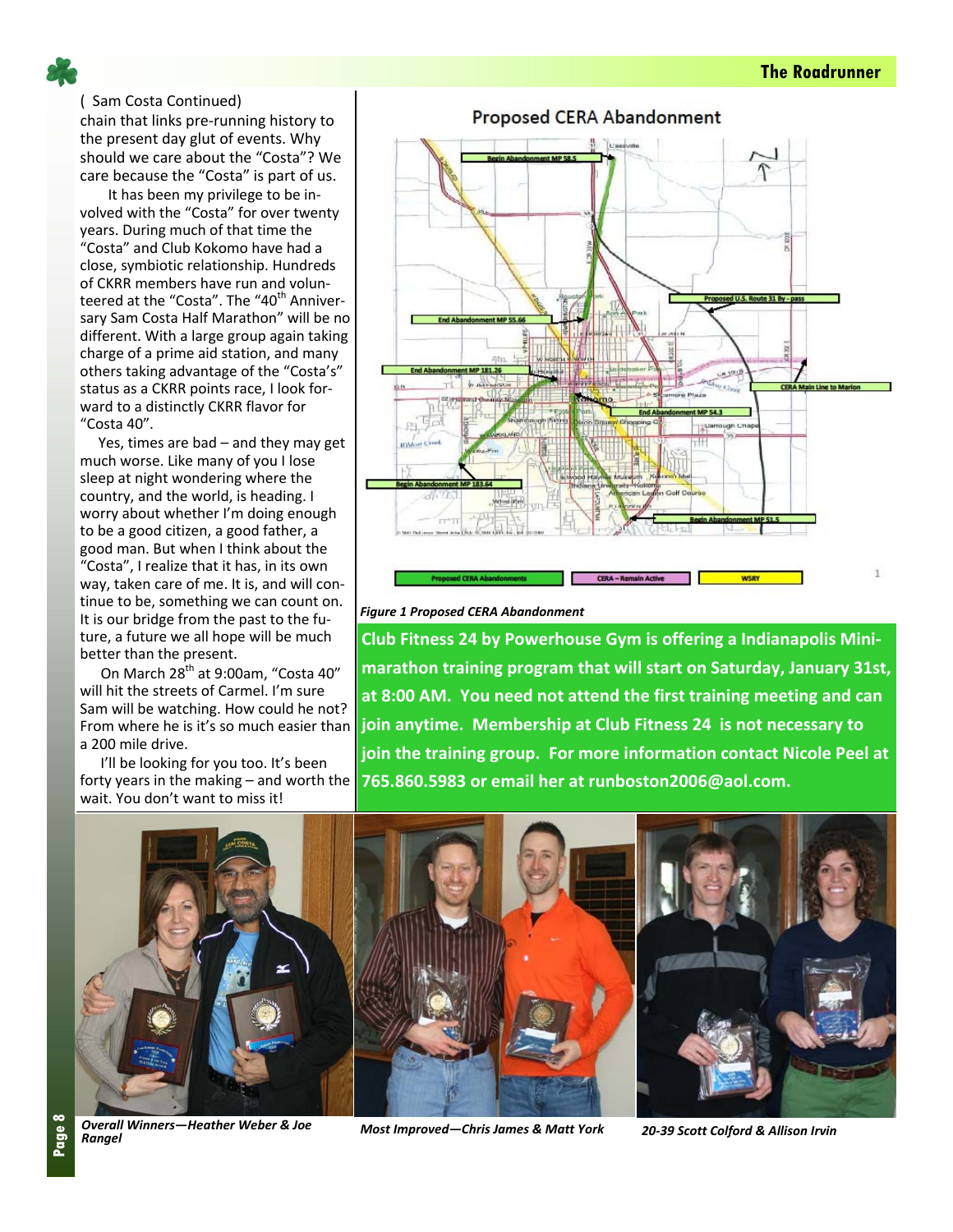#### **March 2009 Page 9**

#### Running

Female Youth – Aubry Jackson 20‐39 – Allison Irvin Masters – Robin Tetrault Senior Masters – Joyce Pennycoff Rookie – Michelle Clendenning Most Improved – Laura Rosenstengel Overall – Heather Weber

#### Male

Youth – Waylon Coulter 20‐39 – Scott Colford Masters – Byron Bundrent Senior Masters – Mark Shorter Rookie – Jeff Cardwell Most Improved – Chris James/Matt York Overall – Joe Rangel

Outstanding Performance – Bryan Phil‐ lips (4:36 Mile) Contributor – Weber's (support of Coy‐ ote Kids and Mini) Volunteer – Brian Reinhardt Presidents Award – Charlie Skoog Hall of Fame Inductee – Mark Shorter

#### **Volunteer or Race Sam Costa March 28**

If you want to race Sam Costa and need an entry form visit www.samcosta.com. If you ran or vol‐ unteered last year check out the same site as most of the pictures are of Club Kokomo members racing or volunteer‐ ing at the primary water stop. Volun‐ teering this year will once again earn you a cool t‐shirt, refreshments, prize drawings, and a chance to cheer and support your friends and family mem‐ bers running the race! Call (765) 457‐ 2607 for more details.

*Scott Deyoe* 

*Chari Deyoe* 

*Alexandra Deyoe* 

*Britany Deyoe* 

*Christina Deyoe* 

*Diana Deyoe* 

*Todd Marschand* 

*Welcome to Club Kokomo!* 

#### *Continued from page 1)* **Continued from page 1) Club Kokomo Fun Mile Returns March 4**

Club Kokomo's race season offi‐ cially begins in Highland Park on Wednes‐ day, March 4, 5:30 p.m. with the first Fun Mile of 2009. Runners and walkers are all welcome with no price increase from last year, in other words, it's still free! If you check out the mile club records and the fastest times of 2008 that are all listed in your February newsletter you will see that many records were broken at the Fun Mile last year including Brian Phillips all‐time club record 4:36. Who will set the first age group record for 2009. Come to the Fun Mile and find out. Register at the concession stand shelter at 5:15 each Wednesday. New this year, every record setter in the Fun Mile will be rewarded with a Little Deb‐ bie Oatmeal Creme Pie in honor of CK ultra‐ marathon legend, David Hughes.

![](_page_8_Picture_20.jpeg)

Top Left-Walkers Under 49 Winners Jayne Hiatt, Mary Miller & Amanda Pena. Top right Rook-<br>ies of the year Michelle Clendenning & Jeff Cardwell. Bottom Left-Jack & Cynthia Sanders. *Bottom Right‐Overall Walkers of the year Anna Dollens & Jerry Lambert*

![](_page_8_Picture_22.jpeg)

**Page 9**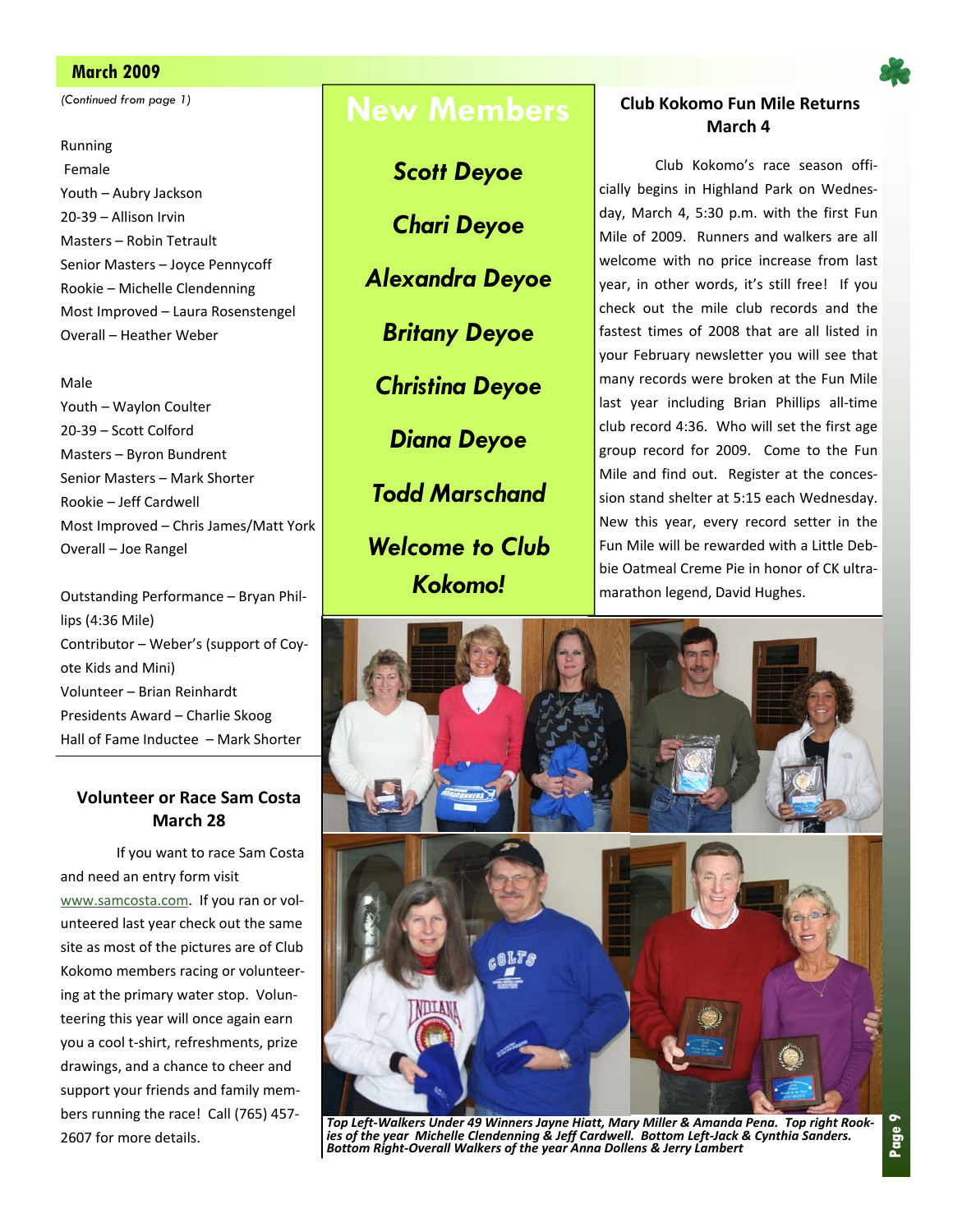![](_page_9_Picture_1.jpeg)

# **Meeting Minutes**

Club Kokomo Roadrunners Meeting February 9, 2009 6:30 PM

Members Present: Gina Sheets, Mark Shorter, Travis Sheets, Charlie Skoog, Ray Tetrault, Robin Tetrault, Nicole Peel, Steve Wand, Rhenda Acton, Kent Acton, Rebekah Monroe, Milt Brown & Helen Brown

Gina opened the meeting at 6:32 P.M.

#### REPORTS

Financial Report given by Mark Shorter – General Fund \$1803.70, Cowan Fund \$1,257.05, Coyote Kids Fund \$7171.64.

Steve gave opening prayer.

RACE DIRECTOR REPORTS

#### Old Ben –

Rebekah Reported Need help with setup and timing. Need to use club equipment.

Sunrise Rotary Club 5k

 Gina will attend Rotary Club meeting to see what they need help with.

#### Ultimate

 Rhenda Acton reported Mark to send flyer with registration to Charlie. Charlie will print them. Needs volunteers Mark to bring numbers

#### OLD BUSINESS

Policy for use of club equipment Tabled until an inventory can be accomplished Awards Banquet Need volunteers to make chili for the chili cook‐off There will be awards for Chili winners. Everyone bring a dessert

#### NEW BUSINESS

We Care Run Dec. 6 at 2pm. Charlie motioned that all club participants would get 20 points. Milt Brown seconded. Voted unanimously in favor of.

#### Haynes Apperson

Race Director still needed Second notice for dues renewals have been sent out. 434 members at the end of last year. Current member numbers are at 266.

Meeting adjourned at 7:20.

Next meeting scheduled for March 9, 2009 at the Half Moon at 6:30 P.M. So‐ cial Hour begins at 5:30 P.M.

# **Meeting Agenda**

CLUB KOKOMO ROADRUNNERS AGENDA

March 9th, 2009 5:30 social hour ‐ 6:30pm meeting start LOCATION – Half Moon Brew Pub

Welcome

Minutes

Financial Report

Race Director Reports:

Awards Banquet Report – Motion to donate \$200.00 to Christ Lutheran Church for use of building

#### Upcoming

Names of Volunteers for Old Ben Run/Walk – Rebekah Monroe

Volunteer spots needed for Ultimate – Rhenda Acton

Race for a Cure Update ‐‐ John Wiles

Sunrise Rotary Race volunteer needs ‐‐‐ Gina Sheets

Coyote Kids Information ready to go in April ‐‐‐ Ray Tetrault

Haynes Race Director and Committee Members

Discussion on the October Cancer Awareness Run – John Wiles RD

Old Business:

USE OF CLUB EQUIPMENT/INVENTORY

New Business:

DATE OF NEXT MEETING – April 14, 2009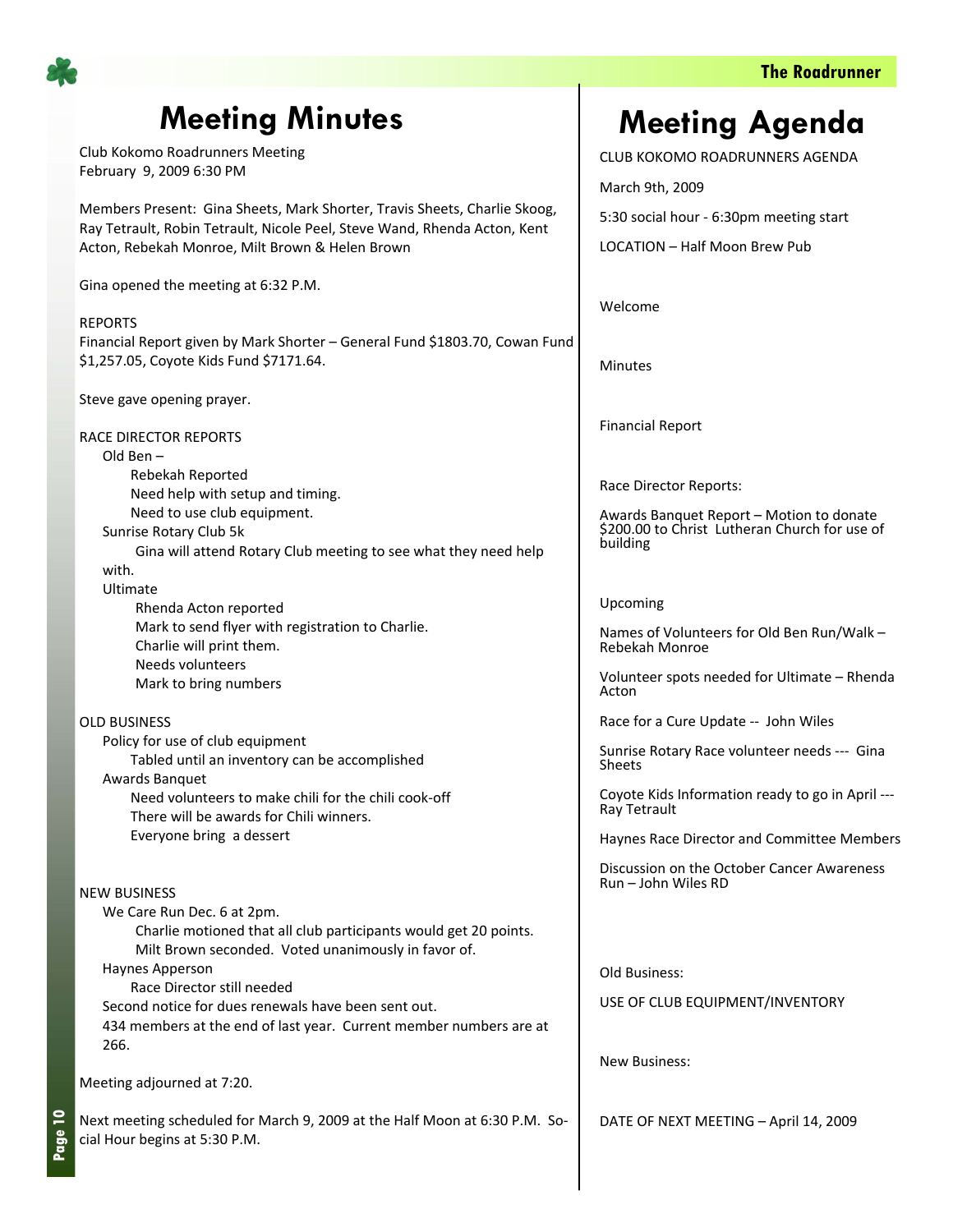#### **March 2009 Page 11**

March 7 Norris Insurance 5K Run/Walk Time: 9 AM Location: Amboy, IN

March 14 Old Ben 5K Run/Walk Time: 9 AM Location: Highland Park

March 28 Sam Costa 1/4 and 1/2 Marathon Time: 9 AM Location: Carmel, IN

April 4 CK Ultimate 10m run or 5m Run/Walk Time: 9 AM Location: Logansport, IN

April 18 Race for the Cure 5K Run/Walk Time: 9 AM Location: Indianapolis, IN 10 points for each finisher

May 16 Norris Insurance 4M Run/ 3M Walk Time: 8 AM Location: Jackson Morrow Park

June 4, June 11, June 18, June 25, July 2, July 9, July 16, July 23 (Awards) Coyote Kids Time: 6 PM Location: TBD

June 6 Trojan Trot 5k Run/Walk Time: 8 AM Location: Sharpsville, IN June 13 Norris Insurance 5 Mile Run/ 5K Walk Time: 8 AM Location: Greentown, IN

June 19-20 (Tentative) Relay for Life Location: Kokomo High School

June 27 Haynes-Apperson 4 Mile Run/3 Mile Walk Time: 8 AM Location: Memorial Gym, Kokomo

# **2009 Race Calendar**

July 11 Race for Grace 5K Run Time: 8 AM Location: Logansport, IN

July 18 Panther Prowl 4 Mile Run/5k Walk Time: 8 AM Location: Western H.S., Russiaville

August 1 Norris Insurance 5K Run/ Walk Time: 8 AM Location: Converse, IN

August 8 CKRR Age-Graded 4M Run/5K Walk Time: 8 AM Location: Highland Park

August 22 Run for Shelter 5k Run/Walk Time: 8 AM Location: Oakbrook Valley

September 26 BeeBumble 5k-10k Run/5k Walk Time: 8 AM Location: Burnetsville, IN

October 3 Cole Porter 5k-15K Run/5k Walk Time: 8:30 AM Location: Peru, IN

October 18 Club Kokomo 8k Run/3 Mile Walk Time: 2 PM Location: Nickel Plate Trail, Peru

November 8 Run the Mounds 5m Run/Walk Time: 2 PM Location: Anderson, IN

November 14 Charity Run/Walk 5k Time: 9 AM Location: McKinley School

November 26 CKRR Thanksgiving Day Fun Run Time: 8 AM Location: Highland Park (Non Points)

December 6 CKRR We Care 5k Run/Walk Time: 2 PM Location: Grace Fellowship Church (20 pts each finisher)

December 31 New Years Eve 5k Run/Walk Time: 2 PM Location: UAW Local 292

## **Other Races**

3/15/2009 Big 10 Hoops 5K 5K Run/Walk 11:00am ONLINE ENTRY at http:// www.tuxbro.com/ Downtown Indianapolis, IN Don Carr 317-733-3300

3/21/2009 Holliday Park Trail Run 5 Mile Rugged Trail Run 9:00am ONLINE ENTRY at http:// www.tuxbro.com/ Holliday Park Indianapolis, IN Don Carr 317-733-3300

3/21/2009 Will Power Race for Riley 5K 5K Race 3K Walk 9:00am http://www.kenlongassoc.com/events/ willpower09.html

**Warren Central High School** 9500 E. 16th Street Indianapolis, IN Ken Long 317-884-4001

![](_page_10_Picture_31.jpeg)